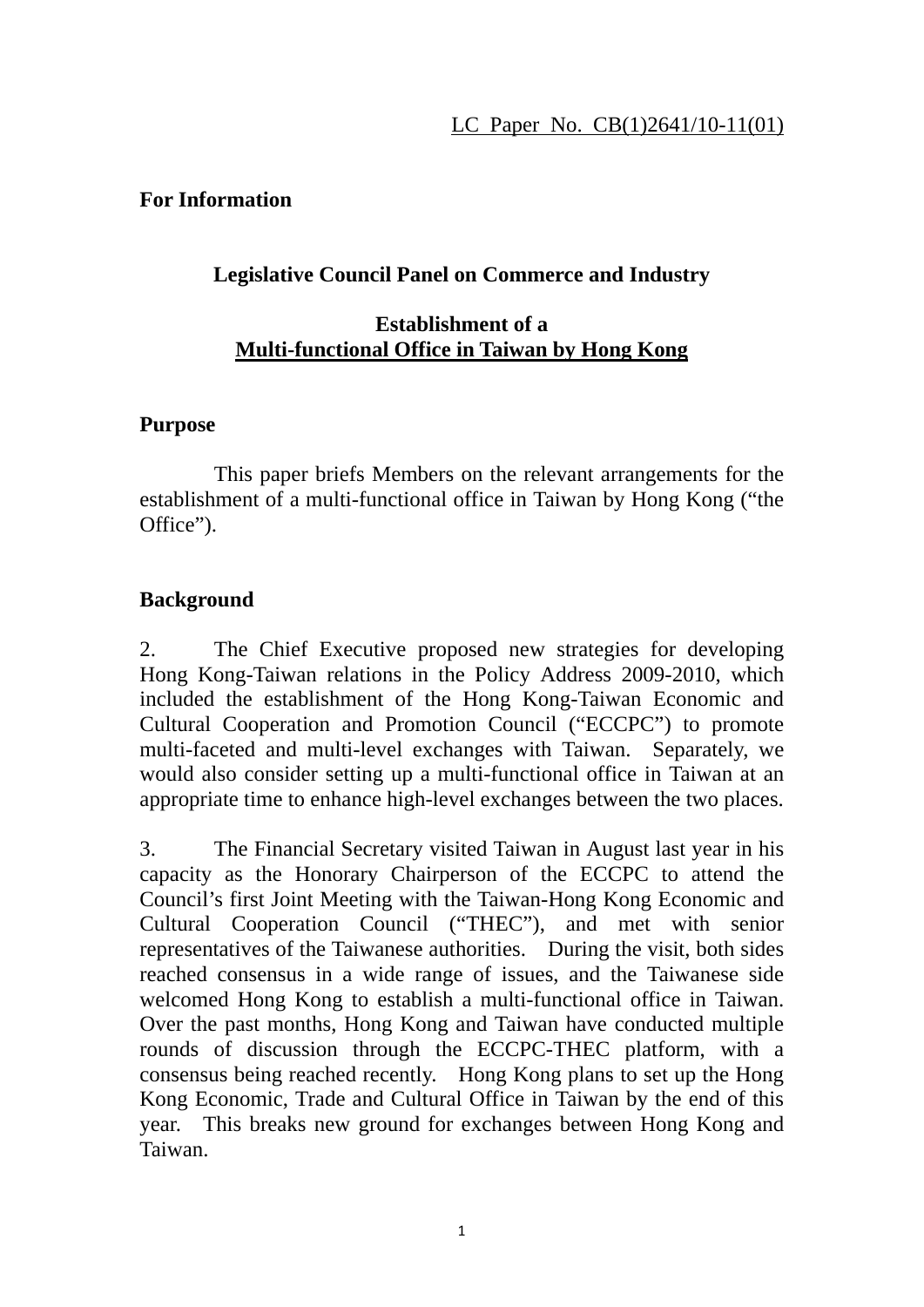# **The Establishment and Functions of the Hong Kong Economic, Trade and Cultural Office**

4. The establishment of the Hong Kong Economic, Trade and Cultural Office will be similar to that of Hong Kong's Economic and Trade Offices ("ETOs") in the Mainland. According to our preliminary plan, we intend to station around seven to eight officers from Hong Kong at the Office, and recruit other local staff in Taiwan to provide administrative support. We will further consider the manpower plan of the Office and submit our proposal to this Panel for consideration before seeking approval from the Finance Committee.

5. The functions of the Office will also be similar to that of Hong Kong's ETOs in the Mainland, including:

- (a) to promote economic relations, investment, financial services and business exchanges, etc between Hong Kong and Taiwan;
- (b) to enhance cultural, education, tourism and other exchanges between Hong Kong and Taiwan;
- (c) to strengthen cooperation between Hong Kong and Taiwan in areas such as technology, transport, medical services, public health and food safety, etc;
- (d) to provide assistance to Hong Kong residents in Taiwan to the extent possible;
- (e) to assist in handling matters relating to entry applications from Taiwanese residents where necessary; and
- (f) other relevant services.

6. To further facilitate multi-faceted cooperation between Hong Kong and Taiwan, staff of the Office can liaise with relevant authorities in Taiwan when necessary to discuss and study issues of mutual concern.

7. Hong Kong and Taiwan have also agreed in principle that our staff stationed at the Office can enjoy certain facilitation arrangements in Taiwan under the principle of reciprocity, which include reduction or